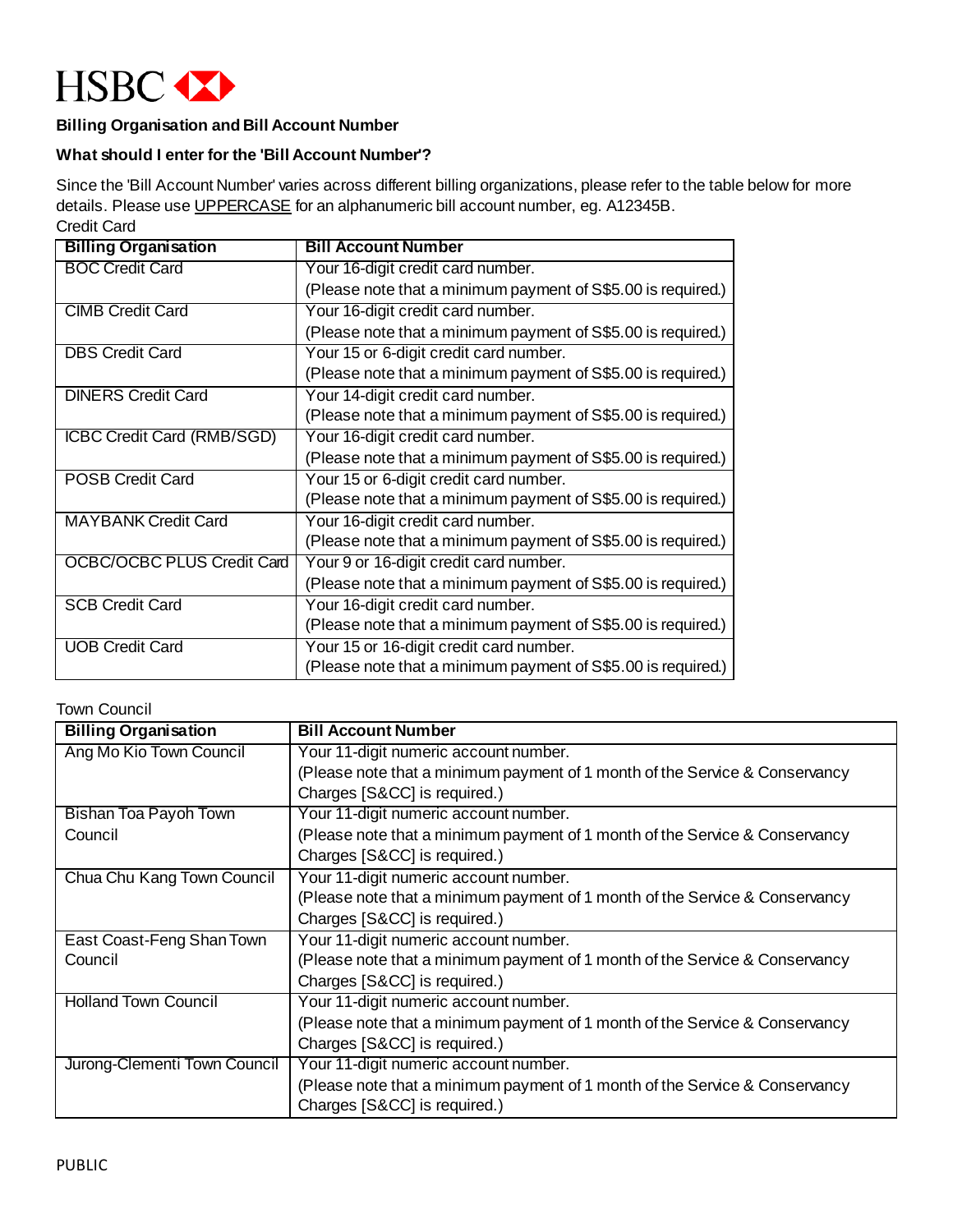

| Marine Parade Town Council     | Your 11-digit numeric account number.                                       |  |
|--------------------------------|-----------------------------------------------------------------------------|--|
|                                | (Please note that a minimum payment of 1 month of the Service & Conservancy |  |
|                                | Charges [S&CC] is required.)                                                |  |
| Jalan Besar Town Council       | Your 11-digit numeric account number.                                       |  |
|                                | (Please note that a minimum payment of 1 month of the Service & Conservancy |  |
|                                | Charges [S&CC] is required.)                                                |  |
| <b>Pasir Ris Town Council</b>  | Your 11-digit numeric account number.                                       |  |
|                                | (Please note that a minimum payment of 1 month of the Service & Conservancy |  |
|                                | Charges [S&CC] is required.)                                                |  |
| Sembawang Town Council         | Your 11-digit numeric account number.                                       |  |
|                                | (Please note that a minimum payment of 1 month of the Service & Conservancy |  |
|                                | Charges [S&CC] is required.)                                                |  |
| <b>Tampines Town Council</b>   | Your 11-digit numeric account number.                                       |  |
|                                | (Please note that a minimum payment of 1 month of the Service & Conservancy |  |
|                                | Charges [S&CC] is required.)                                                |  |
| Tanjong Pagar Town Council     | Your 11-digit numeric account number.                                       |  |
|                                | (Please note that a minimum payment of 1 month of the Service & Conservancy |  |
|                                | Charges [S&CC] is required.)                                                |  |
| <b>West Coast Town Council</b> | Your 11-digit numeric account number.                                       |  |
|                                | (Please note that a minimum payment of 1 month of the Service & Conservancy |  |
|                                | Charges [S&CC] is required.)                                                |  |

## Other organisations

| <b>Billing Organisation</b>                | <b>Bill Account Number</b>                                           |
|--------------------------------------------|----------------------------------------------------------------------|
| AIA SINGAPORE PRIVATE LIMITED              | Your policy number that is one single alphabet followed by 9 digits, |
|                                            | e.g. A123456789.                                                     |
| AXA Insurance Singapore Pte Ltd            | Your 8 alphanumeric or numeric policy number, e.g. P1234567,         |
|                                            | S1234567, Q1234567, HA123456, HB123456 or 12345678.                  |
| <b>KGI Fraser Securities Pte Ltd</b>       | Your 7-digit trading account number, e.g. 1234567.                   |
| HSBC Insurance (S) Pte Ltd (Life)          | Your 8-digit policy number.                                          |
| (e.g. Death, Endowment, etc)               |                                                                      |
| Int'l Rice Research Institute Fund         | Your name for identification purposes, without leaving any spaces    |
|                                            | in between eg JohnSmith                                              |
| IRAS-Individual Income Tax (Inland Revenue | For the payment of Individual Income Tax only. For instalment        |
| Authority of Singapore)                    | payments, please contact IRAS directly. You may wish to refer to     |
|                                            | your Payment Voucher for the contact details.                        |
|                                            | The bill reference number# is as provided:-                          |
|                                            | A) NRIC (e.g. S1234567A); or                                         |
|                                            | B) FIN - Foreign ID No. (e.g. F1234567A); or                         |
|                                            | C) Work Permit No. (e.g. 1234567890 where the space is               |
|                                            | removed); or                                                         |
|                                            | D) ITR - Income Tax Reference (e.g. 12-1234567-A); or                |
|                                            | E) ASGD - Assigned ID (e.g. A1234567B).                              |
|                                            | #Do note that the IRAS bill reference number is case sensitive.      |
|                                            | Please use upper case only.                                          |
| <b>IRAS-Other Taxes**</b>                  | Your 14-digit payment slip number, e.g. 12345678901234.              |
| (Corporate Tax, Goods and Services Tax and |                                                                      |
| other taxes)                               |                                                                      |
| IRAS-Property Tax**                        | Your 8 alphanumeric tax reference number, e.g. 1234567A.             |